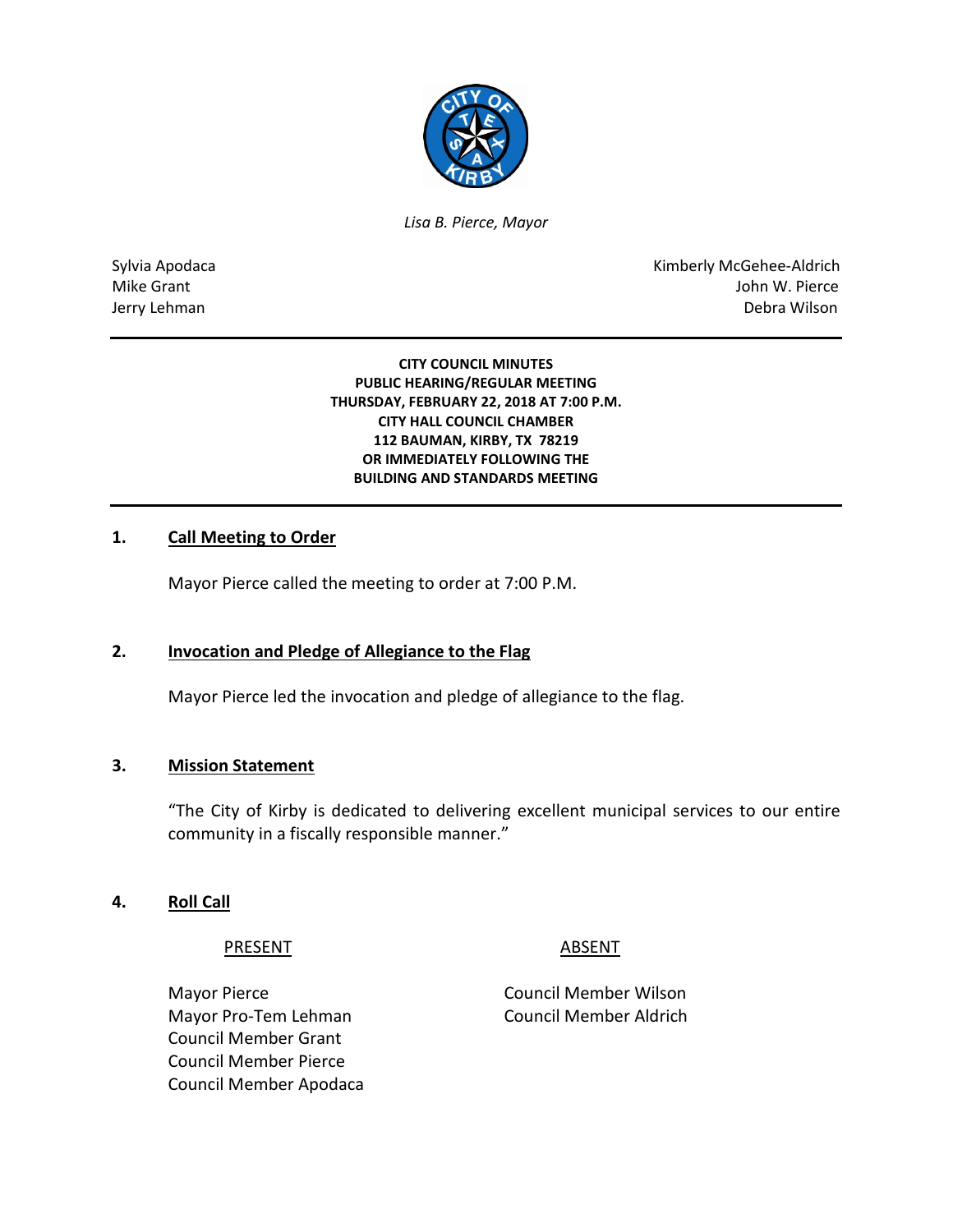## **5. Citizen Participation**

1. Michael Martin – He informed the City Council that there are drugs and other violations in his neighborhood.

# **6. Consideration Of Minutes:**

# a. Regular Meeting Of February 8, 2018

Mayor Pro-Tem Lehman moved to accept the minutes for February 8, 2018; seconded by Council Member Apodaca. The motion carried with a 4-0-1 vote.

AYES: 4 NAYES: 0 ABSTAIN: 1 (Council Member Grant)

# **6. Presentation**

# a. Stormwater Program Update – Abraham Galindo, Givler Engineering

Abraham Galindo, Givler Engineering, provided an update on the Stormwater Program.

# b. Commercial And Residential Recycling Programs – Tom Armstrong, Republic Services

Tom Armstrong provided information on the commercial and residential recycling programs. He explained the cost involved with recycling glass and why Republic Services doesn't collect glass for recycling. He said there is not a cost for the four recycle carts that were delivered at Friendship Park. Currently there are businesses utilizing the recycling service after signing individual agreements with Republic Services. This is something that can be included when reviewing the next City contract.

# c. Telephone Contact System For Kirby Residents – William Hilburn, Assistant Fire Chief

William Hilburn, Assistant Fire Chief, provided information on three different companies that offer telephone contact systems. He provided costs for Airbus DS Communications Notification Solutions and Services, Blackboard Connect and Regional Emergency Alert Network (REAN).

# **8. Public Hearing**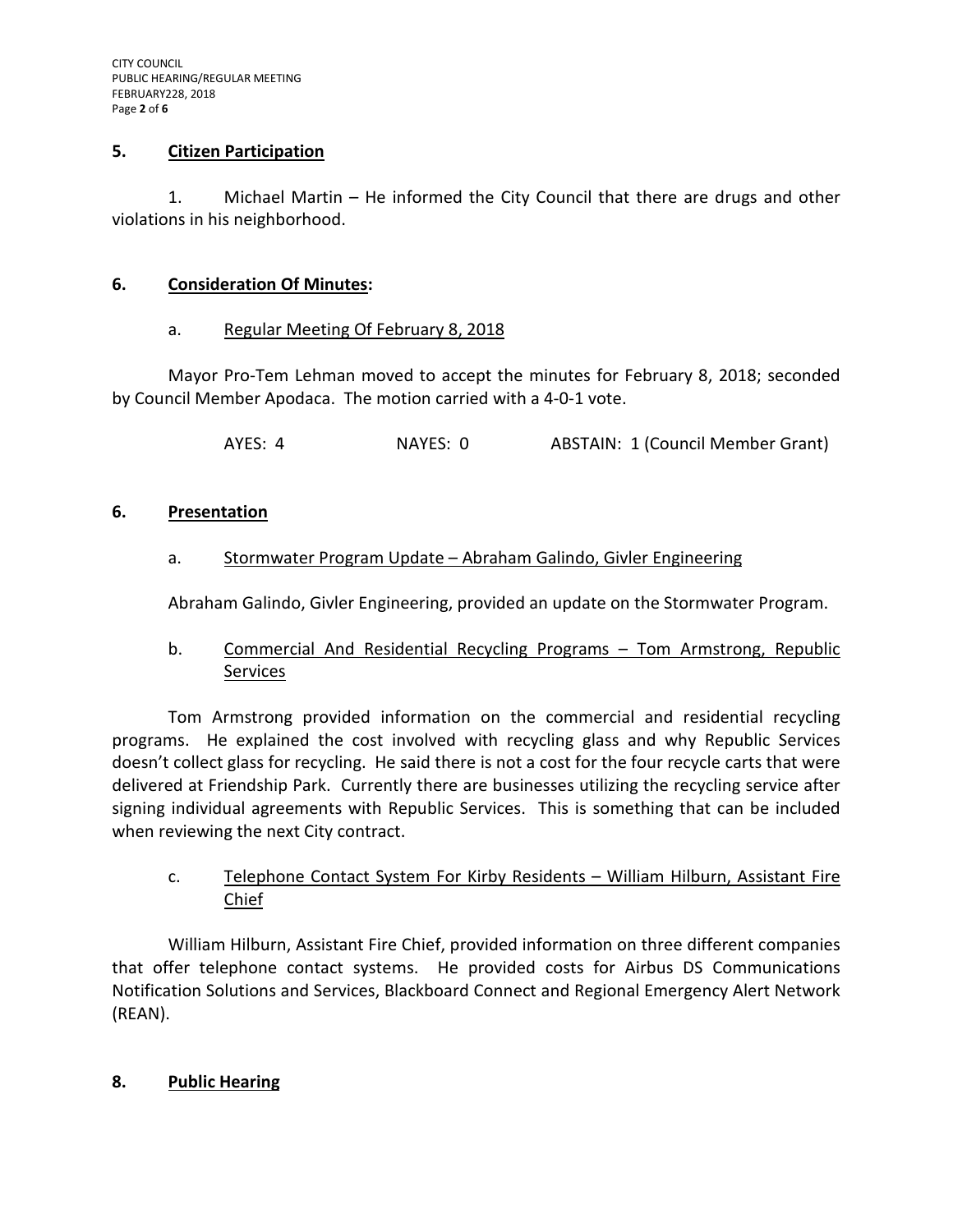a. A Variance To The Zoning Ordinance For The Construction Of A Free Standing Sign To Allow 360 Square Feet Maximum Face Area Located At CB 5941 BLK 1 Lot 146.7 Feet Of SW 53 Feet Of 1; Otherwise Known As 5310 FM 78, City Of Kirby, Bexar County, Texas.

Mayor Pierce closed the regular meeting and opened the public hearing at 7:38 P.M.

There being no one to speak as a proponent or opponent, Mayor Pierce closed the public hearing and opened the regular meeting at 7:39 P.M.

# **9. Discussion And Possible Action**

a. Discussion And Possible Action To Consider A Variance To The Zoning Ordinance For The Construction Of A Free Standing Sign To Allow 360 Square Feet Maximum Face Area Located At CB 5941 BLK 1 Lot 146.7 Feet Of SW 53 Feet Of 1; Otherwise Known As 5310 FM 78, City Of Kirby, Bexar County, Texas.

Mayor Pierce stated on February 13, 2018 the Planning and Zoning Commission met and voted unanimously to approve this variance and offered their recommendation to City Council. Applicant, Jose Garcia, has confirmed that the sign will be installed within his property line and there will not be any part of the sign going beyond his property line. If Council approves the variance, Mr. Garcia will submit engineered plans to the State for their approval, and approval from TxDot, and then submit to the City to send to Bureau Veritas to review and approval. He said originally he had contacted several companies and after the first variance was approved for 250 square feet he found out that 360 square feet is the standard size for a billboard.

Mayor Pierce asked Sam Richardson, Chairperson, Planning and Zoning Commission if he had any comments. Chairperson Richardson said he did not have any concerns.

Council Member Grant moved to allow a variance to the Zoning Ordinance for the construction of a free standing sign to allow 360 square feet maximum face area located at CB 5941 BLK 1 Lot 146.7 feet of SW 53 feet of 1; otherwise known as 5310 FM 78, City of Kirby, Bexar County, Texas; seconded by Council Member Pierce.

With all voting, "aye" the motion carried with a 5-0 vote.

AYES: 5 NAYES: 0

b. Discussion And Possible Action On Establishing The Final Plat – Lot 23 Of Brehm & Weyel Subdivision - A 2.158 Acre Tract Of Land, Situated In The City Of Kirby, Texas, And Being A Portion Of The Previously Platted Lots 1-2, 5, And 7-9 Of The Brehm And Weyel Subdivision Of Record In Volume 222 Page 76 Of The Deed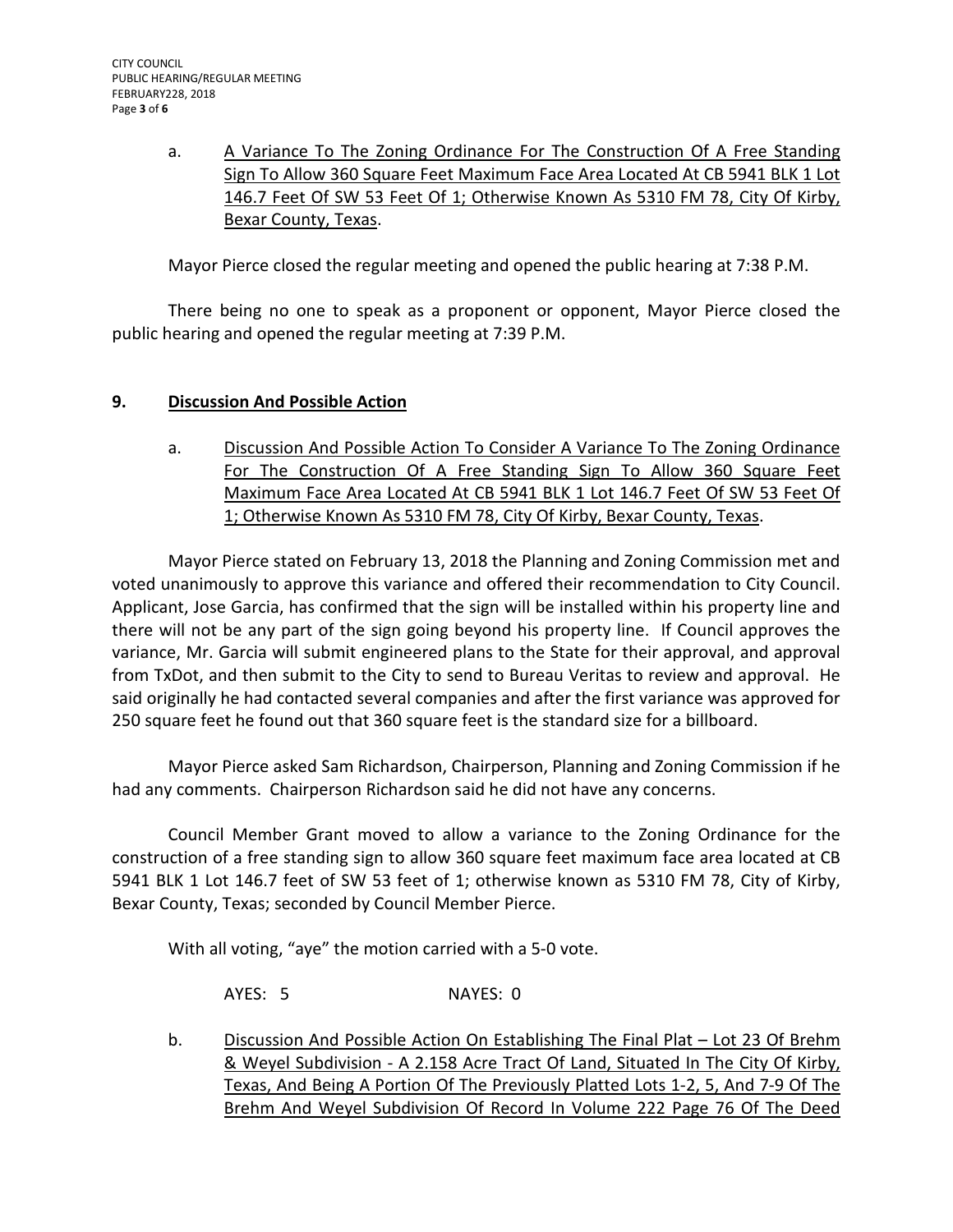And Plat Records Of Bexar County, Texas, Now Being Known As The Following Parcels Of Land; The Remaining Portion Of The North 75 Feet Of Lot 5 As Conveyed To Robert A. Mayle Of Record In Volume 8708 Page 729, All Of A Called 0.868 Acre Tract Of Land As Conveyed To Robert A. Mayle And Vincent Aquino Of Record In Volume 3655 Page 643, All Of A called 1.04 Acre Tract of Land As Conveyed To Alfred Kelso, Jr., Et Us, Of Record In Volume 6976 Page 1190 And All Of A Called 0.230 Acre Tract Of Land As Conveyed To Marco De La Torre Of Record In Volume 5696 Page 1208, All Of The Official Public Records Of Bexar County, Texas.

Council Member Grant moved to accept establishing the final plat – Lot 23 of Brehm & Weyel Subdivision - a 2.158 acre tract of land, situated in the City of Kirby, Texas, and being a portion of the previously platted lots 1-2, 5, and 7-9 of the Brehm and Weyel Subdivision of record in Volume 222 Page 76 of the deed and plat records of Bexar County, Texas, now being known as the following parcels of land; the remaining portion of the north 75 feet of Lot 5 as conveyed to Robert A. Mayle of record in Volume 8708 Page 729, all of a called 0.868 acre tract of land as conveyed to Robert A. Mayle and Vincent Aquino of record in Volume 3655 Page 643, all of a called 1.04 acre tract of land as conveyed to Alfred Kelso, Jr., et us, of record in Volume 6976 Page 1190 and all of a called 0.230 acre tract of land as conveyed to Marco De La Torre of record in Volume 5696 Page 1208, all of the official public records of Bexar County, Texas; seconded by Mayor Pro-Tem Lehman.

With all voting, "aye" the motion carried with a 5-0 vote.

AYES: 5 NAYES: 0

# c. Discussion And Possible Action To Consider A Request By Veronica Herrera For Use Of Friendship Park To Recognize Suicide Awareness Month

Mayor Pierce introduced Veronica Herrera. Ms. Herrera brought attention to Suicide Awareness last year. Ms. Herrera said this year she wants to have a run/walk on September 8 or 9, 2018 and an event at Friendship Park to bring awareness to Suicide Awareness Month.

Mayor Pierce asked her to stay in touch with City staff and set the dates and activities so the Fire Department and Police Department can be advised.

Council Member Grant moved to allow the use of Friendship Park to recognize Suicide Awareness Month; seconded by Council Member Pierce.

With all voting, "aye" the motion carried with a 5-0 vote.

AYES: 5 NAYES:0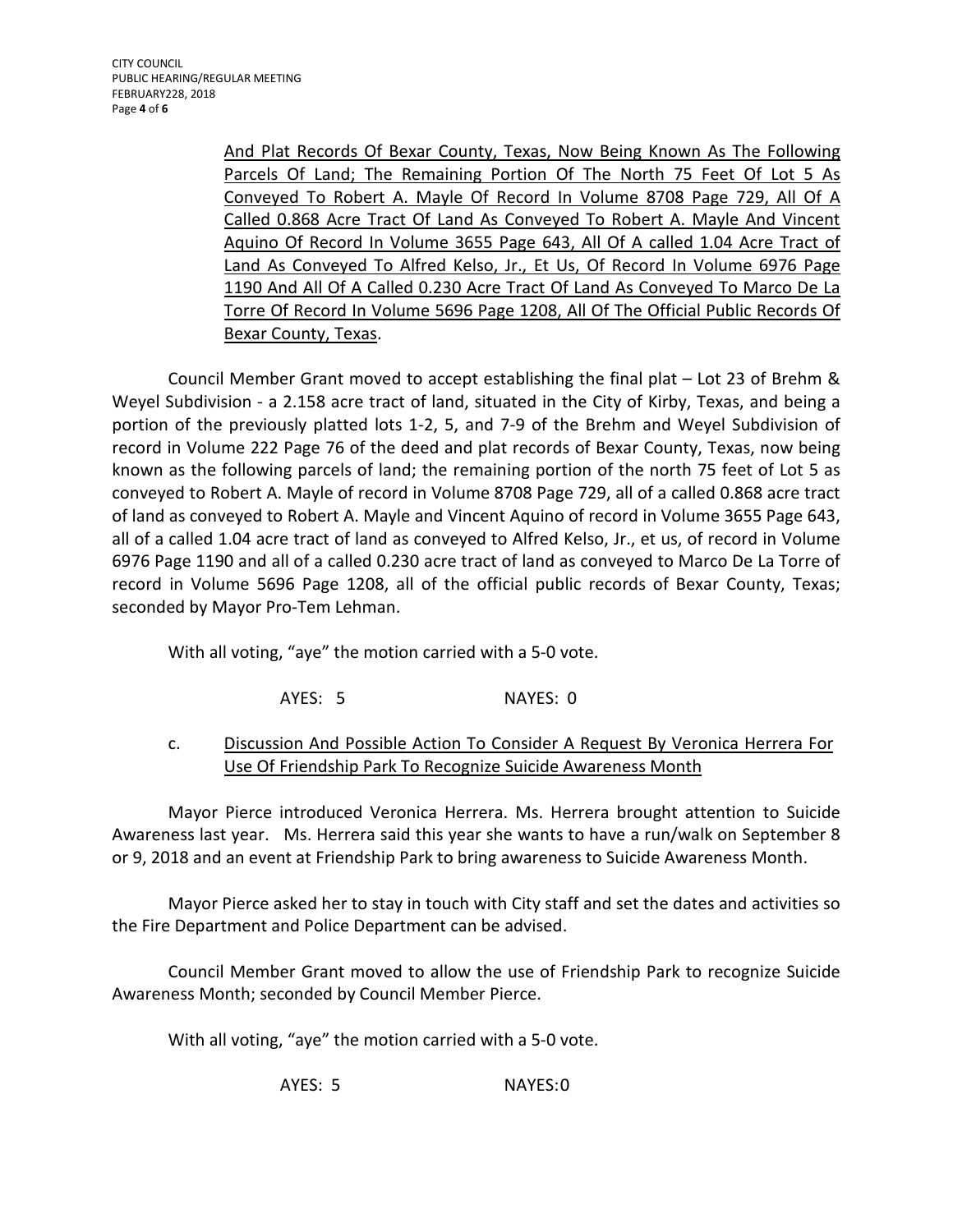d. Discussion And Possible Action On Resolution R-2018-699 Authorizing The City Manager To Submit An Application For Funding From The Program Year (PY) 2018 Allocation Of Bexar County's Community Development Block Grant (CDBG) Program

Mark Hill, Ford Engineering, stated this is the next Bexar County Community Development Block Grant (CDBG) project. There are limited uses of the funds and Hickory Hill is in dire need of improvements. The cost for street reconstruction of Hickory Hill between Taube Road to Harris Road is estimated at \$582,137.74. The sidewalks and driveways will be removed and upgraded to be ADA compliant.

Council Member Grant moved to approve Resolution R-2018-699 authorizing the City Manager to submit an application for funding from the Program Year (PY) 2018 allocation of Bexar County's Community Development Block Grant (CDBG) Program; seconded by Mayor Pro-Tem Lehman.

With all voting, "aye" the motion carried with a 5-0 vote.

AYES: 5 NAYES: 0

e. Discussion And Possible Action On Ordinance No. O-2018-830 Designating The Official City Newspaper For Publication of Matters Pertaining To The City Of Kirby. This Is The First Reading.

Mayor Pro-Tem Lehman moved to approve Ordinance No. O-2018-830 designating the official city newspaper for publication of matters pertaining to the City of Kirby and continue services with Northeast Herald; seconded by Council Member Grant.

With all voting, "aye" the motion carried with a 5-0 vote.

AYES: 5 NAYES: 0

# f. Discussion And Possible Action On Progress Of Construction Activity On 2017 Water Mains Replacement Project

Mr. Roy Heath, SA Constructors, provided an update on the project and if the weather cooperates they should be completed by March 7, 2018.

Mayor Pierce inquired about the damaged sidewalks and curbs. Mr. Heath said the sidewalks and curbs are identified in his agreement as the sixth item - the restoration of the concrete. When the curbs are inspected, if there are any kind of rolling over the curb they will find where it was rolled over and will cut it and replace it.